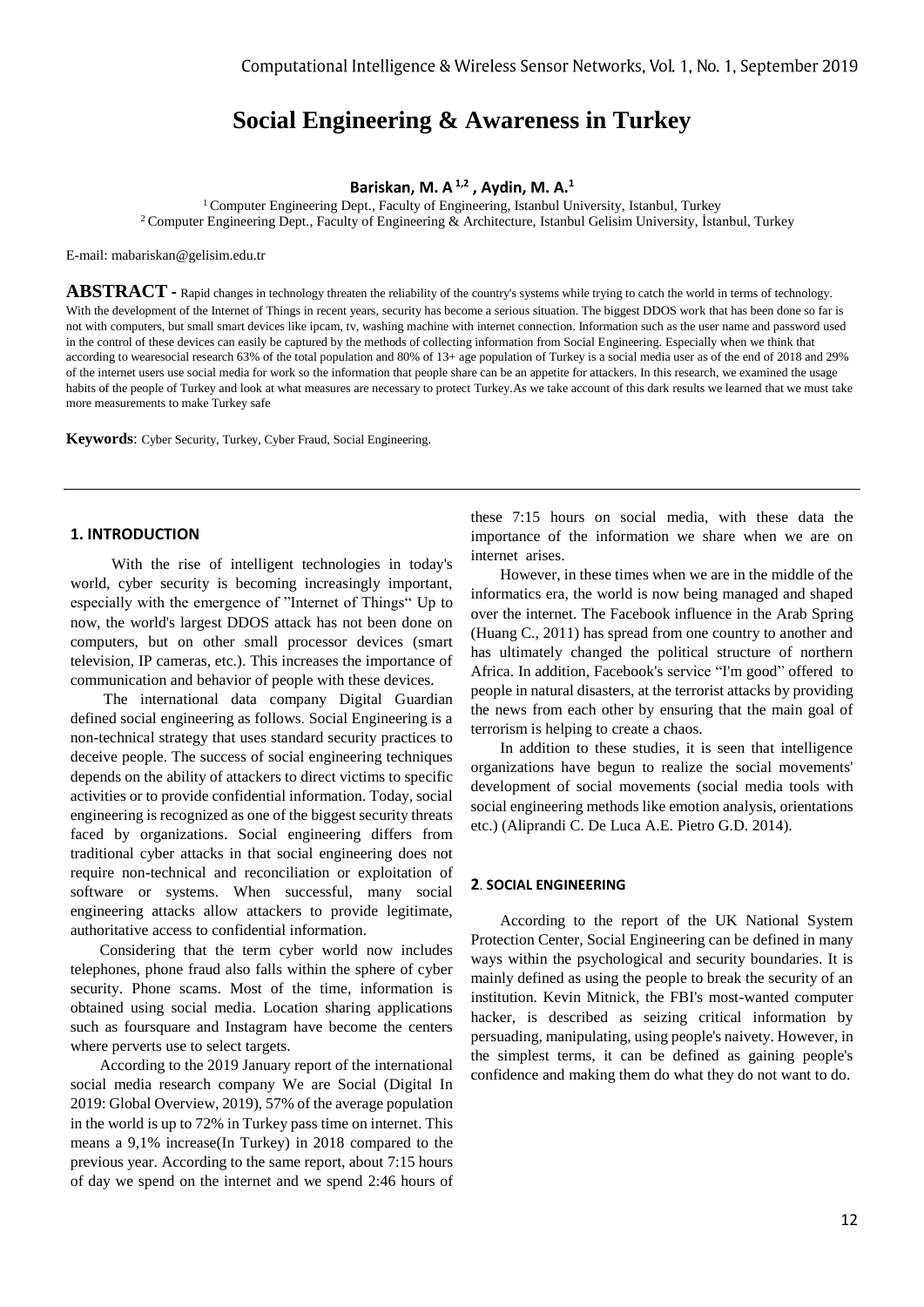# *2.1. Social Engineering Phases.*



*Figure 1 Social Engineering Circle*

Unfortunately, Data collection phases are provided very easily, becouse of unconscious social media uses, web sites, workplace web pages, etc.. In the second phase, the attacker develops a relationship with the victim by using the information he / she acquires. In the third phase, the information of the aggressive person who gained the trust of the victim, credit card information, login passwords and so on. Finally, the attacker accomplishes his goal, which may be one of the previous steps(Fig.1).

#### *2.2. Types of Social Engineering Methods*

Social engineering attacks are usually divided into two different categories. These are Physical location (computer based) attacks and Psychological-Emotional attacks.

#### *2.2.1. Attack Methods Through Physical Locations*

Computer-based attacks are usually attacks that are intended to capture victims using technology.

Types of attacks in the workplace are usually the most difficult species. Here the attacker needs to replace an employee individually. These low-level employees are often in the background to eavesdrop the information of employees and companies.

Phone attacks are the most prominent attacks in Turkey. They are customer service, municipal staff, municipal police, public prosecutor, military, police, paramedics and so on. In this way, people who know their way to help their victims by threatening them with the help of threats and help.

The online method evolves over the victim's e-mail, through instant messaging platforms or through messages sent over social media to request information about the person. Such attacks are often referred to as penetration attacks.

## *2.2.2. Psychological Methods*

 Popular and easy Social Engineering still remains on human basis. Emphasis and interpersonal relations are emphasized by using certain techniques such as declining, intimidation, disdain, authority and lubrication (Hadnagy C. 2013). It is based on the use of one-to-one communication between the attacker and the victim. For the most part, this methodology is based on the realization of a background study of information acquisition in the targeted organization. Some of the techniques used to gather this information are: shoulder-to-ear listening and ear relief. Once the basic knowledge acquisition is guaranteed, it is used to manipulate the target to obtain additional information, as described in the next section.

 *Authority:* It is a source of effective information gathering from an innocent target, in particular a newly hired employee or a low-level staff member. The most common method is to use an attacker's security partition, IT department, manager, or other high-level authority to obtain information about the new password through password detection or threat or intimidation. For example, the attacker may threaten to report to his / her supervisor due to a lack of staff, or the target staff may threaten to think that they are late to submit important data or information to the general manager of the organization. Such actions allow the sighting of feared or threatened staff to request information. This method is highly effective in hierarchical organization.

 *Natural Feeling to Help*: People tend to help people in need. Unfortunately, this feature is known to social engineers who benefit from this human nature. For example, a social engineer can imitate a delivery man who carries many boxes at a workplace and physically access a target building by an employee deciding to keep the door open. In another case, an attacker can mimic a desperate employee who calls the IT help desk to access the corporate network from home and cause the attacker to get sensitive information about corporate networks.

 *Likes and Similarities:* By speaking comfortably, an attacker can have an idea on a target that aims to develop links. For example, sharing similar activities and hobbies, supporting the same sports team, or claiming the origin or country. There is a natural tendency for people to be associated with people with similar interests or origins. In this process, an attacker can establish a relationship that makes it easier for them to obtain sensitive information while relying on them.

 *Commitment and Consistency:* In this method, which usually works on the victims who want to prove their new job, the assailant may ask the victim to enter something new in the system. And in the meantime, you can capture your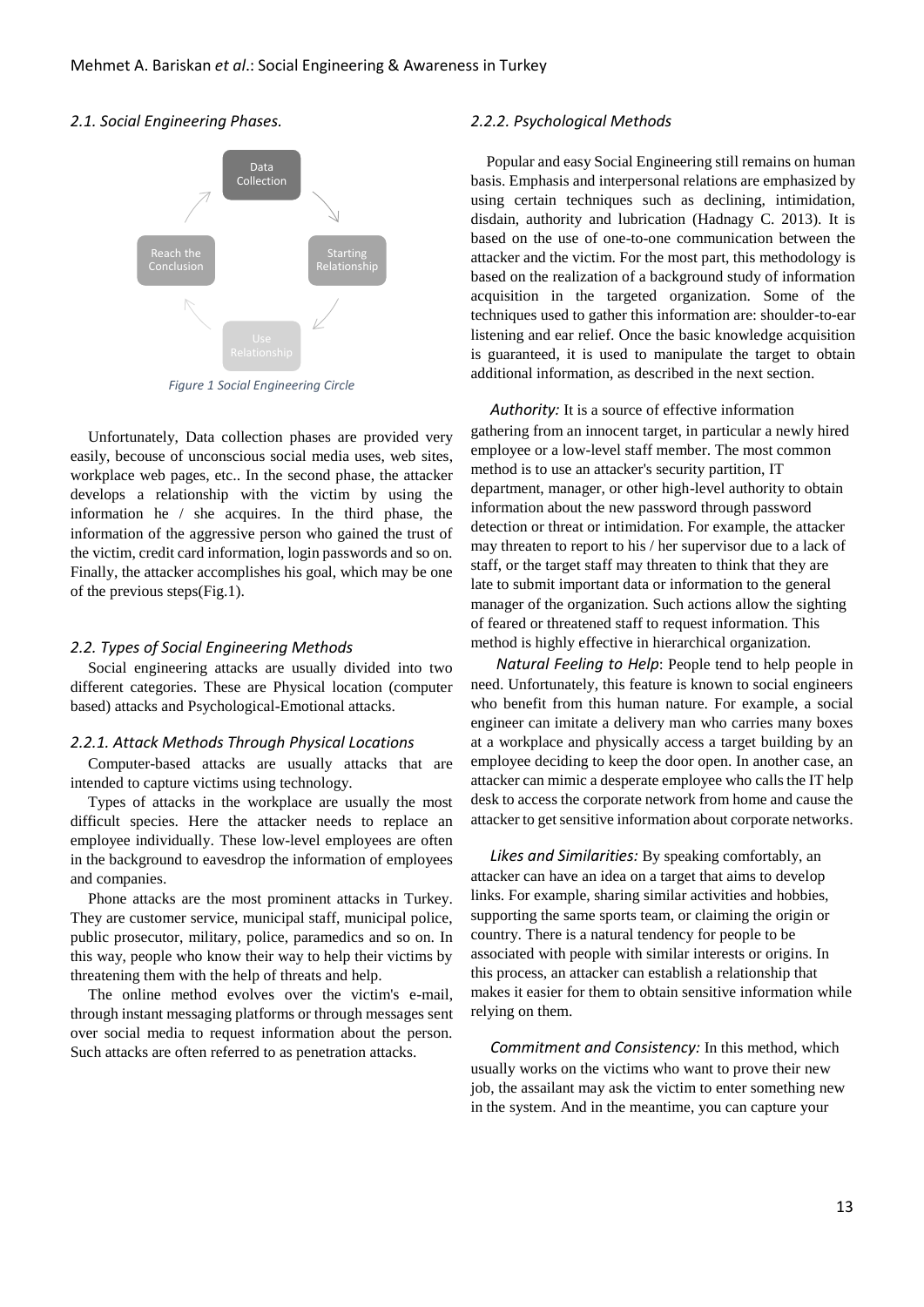login information. In this case, the victim may become a criminal.

 *Reciprocity:* The norm in social interactions states that if someone gives us something, it will be respectful only if goodness returns to goodness. This method is called reverse social engineering. The technique causes the attacker to create a situation that faces a problem with the victim, and that the target in question seeks help from the attacker who is solving the situation. In return, the victim feels compelled to help the attacker.

 *Initiatives by Fake Legal Officers:* Psychological attacks in Turkey is the most experienced type of attack. These people, who often present themselves as police officers, MIT agents, prosecutors or soldiers, are saying that the person or his family is involved in a legal job. They can do what they want by saying that people should be in corporation with them.

# **3. CYBER SECURITY AWARENESS IN TURKEY**

As cyber security becomes a topic that increases its effectiveness on the world, the awareness of the users about it becomes more important.

ISA (International Security Agency) tends to focus on definitions in two directions. First, employees understand their security information security behaviors, which are usually summarized in their information security policies, rules and guidelines (Bulgurcu et al., 2010; Kruger and Kearney, 2006). For example, Kruger and Kearney (2006), lad we need to know how each member of staff understands the importance of information security, the level of information security appropriate for the organization, and the individual security responsibility. Örneğin (p 289). The second issue focuses on how little employees are working and generally to comply with the best practices outlined in information security policies, rules and guidelines (Kruger H. and Kearney, W. 2006; Siponen, M.T. 2000). Therefore, the ISA should consider the extent to which an organization's employees understand the importance and consequences of information security and the extent to which the organization acts in accordance with information security policies and procedures. This definition supports the Information-Attitude-Behavior (BTD) \* model, Human Aspects of Information Security Questionnaire (Human Factor in HAIS-Q-Cyber Security Queries). Based on the BTD model, the attitudes are improved and the information security behavior is improved as the employee's knowledge of the secure information security behaviors at the workplace increases (Parsons et al., 2014a).

The questionnaire used in this study was prepared to search for entry-level cyber security information in Turkey. As can be seen in the Findings section, the situation proves that most people are ignored as simple security behaviors.

Social engineering, which is the subject of this article, has been focused on people and 19 questions about this subject has been prepared by taking into consideration the previous researches. The questions in this questionnaire tried to find out the openness to the social engineering attacks of the participants during the use of computers.

Although the majority of the respondents were university students (18-23 age group), people from all ages and education levels participated. Age distribution of the respondents is as follows. It is thought that the age of the respondents at the age of 13 is the same as the other answers in the questionnaire. The age distribution is shown in figure 2.



*Figure 2 Age Distiribition of People Who Answered This Questionair*

The demographic distribution of the educational status of the respondents is as follows. According to this, a rate of 95% is higher and higher. 2% of high school graduates and 1% of primary school graduates. The remaining 2% was completed or completed a 2-year college education. The gender distribution was 55% male and 45% female as shown in Figure 3 and 4



*Figure 3 Educational Distibution*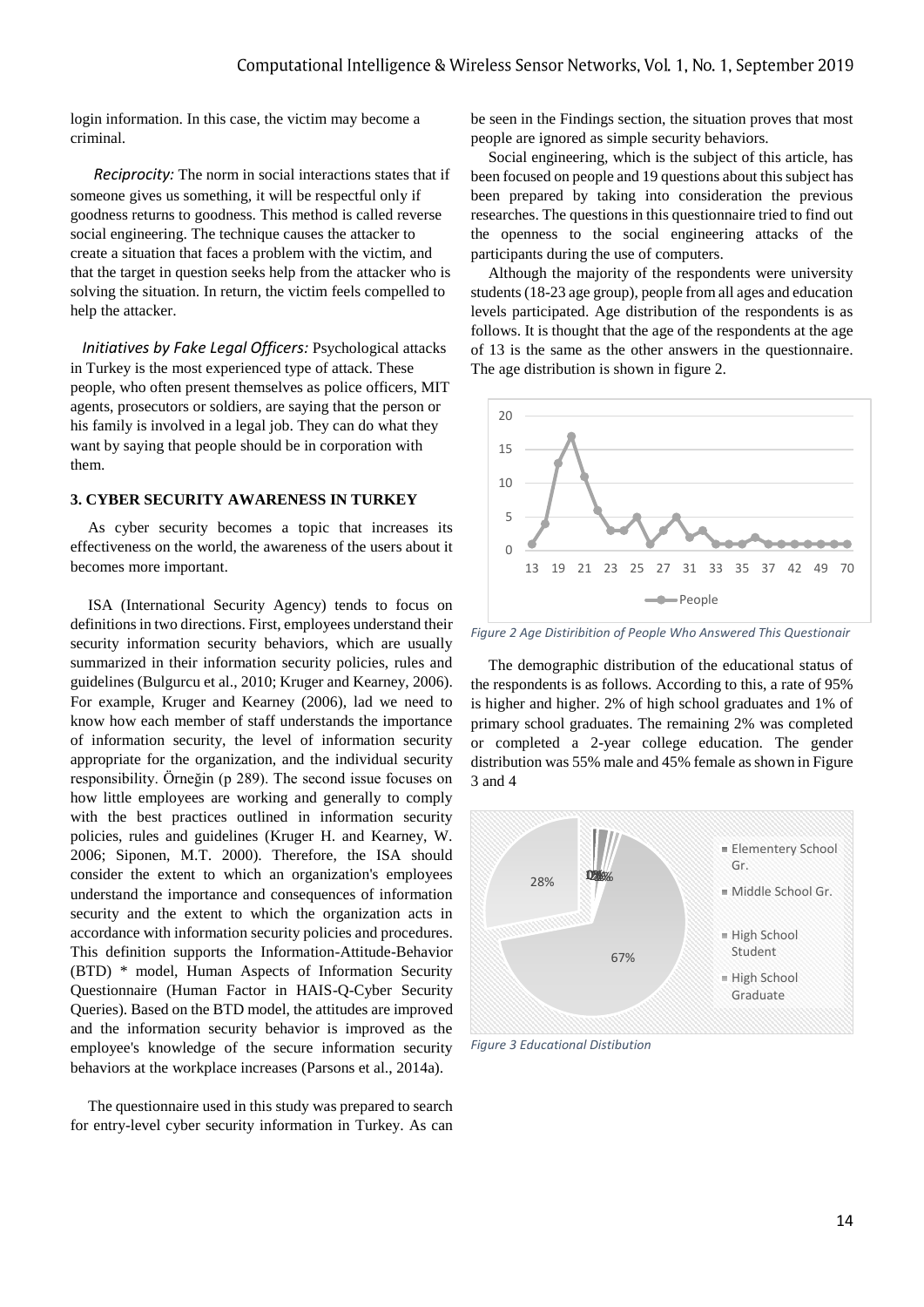

*Figure 4 Gender Distribution*

 The regression of Facebook shares according to educational status and knowledge level is shown in Figure 5. Accordingly, the increase in the level of education and the level of knowledge has led to more attention on Facebook shares.

However, Figure 6 shows the regression of the control ratio in the e-mail attachments according to the level of education and knowledge level. Accordingly, it was seen that the education level and the rate of information directly affected the rate of e-mail control.

When two graphs are compared, it is understood that participants are more careful in controlling e-mails than they share in Facebook.



*Figure 5 Regression of Facebook Shares According to Level of Education and Level of Knowledge*



*Figure 6 Regression of the Control Ratio in E-Mail Attachments According to Level of Education and Level of Knowledge*

## **4 DISCUSSION AND CONCLUSION**

When the above information is examined, it is understood that most of the participants have input level information about cyber security but unfortunately they have very little news about social engineering attacks. In particular, they do not know how dangerous the social media sharing can be (Buchanan T, Paine C, Joinson AN, Reips UD. 2007).

Facebook and Instagram over the following abuses, scams carried out on Facebook, phone scams are collected by gathering information about people. An example of this is the, Oktay Doğan 201 child abuser, who was revealed in March by a conscious family (Bitki H.İ. Milliyet, 2017). It is an indisputable fact that individuals should be educated against such attacks.

The forms of these trainings should vary according to the cultures and should be prepared and implemented at the regional level.

At the country level, what should be done is to increase the security measures and to understand the individuals' sharing habits and re-prepare the security questions and inform them about the e-mail attacks and the deliberate attacks.

## **References**

Huang C. 2011, Facebook and Twitter key to Arab Spring uprisings: report ,The National

Digital In 201*9*: Global Overview, 201*9*

- Aliprandi C. De Luca A.E. Pietro G.D. 2014, CAPER: Crawling and analysing Facebook for intelligence purposes , Advances in Social Networks Analysis and Mining (ASONAM), 2014 IEEE/ACM International Conference on 17-20 Aug. 2014
- Hadnagy C. 2013, Sosyal Mühendislik: İnsanı Kandırma Sanatı,Paloma,İstanbul

Bulgurcu B, Cavusoglu H, Benbasat I. 2010 Information security policy compliance: an empirical study of rationality-based beliefs and information security awareness. MIS Quart;34(3): 523–48.